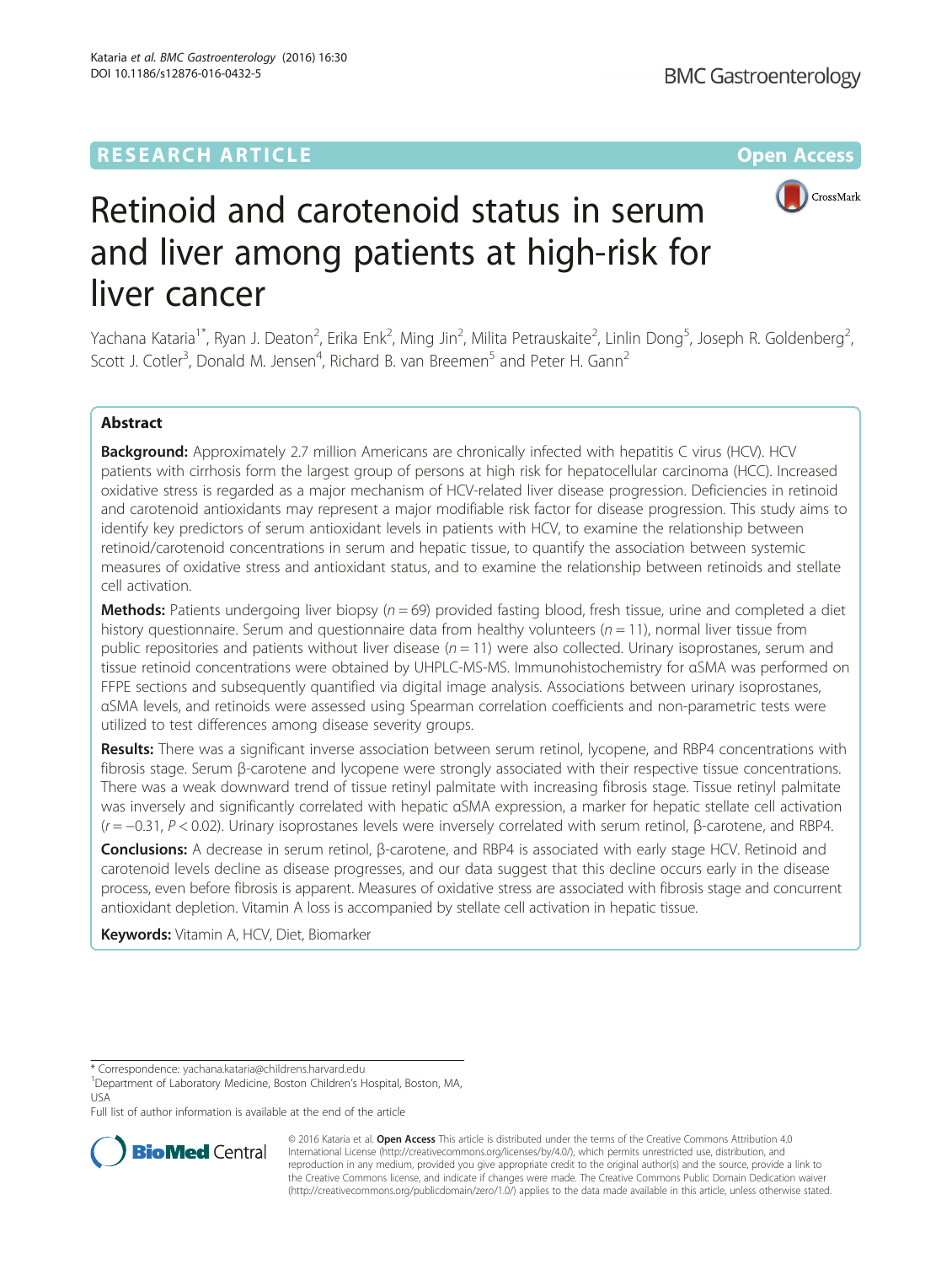### Background

The progression of hepatitis C virus (HCV) infection can lead to cirrhosis and in some cases hepatocellular carcinoma (HCC), which has limited treatment options and poor prognosis. Approximately 2.7 million Americans are chronically infected with HCV. HCV patients with cirrhosis form the largest group of persons at high risk for HCC [[1](#page-10-0)–[5](#page-10-0)]. Oxidative stress, resulting from chronic inflammation, is purported to be a major mechanism for hepatic fibrosis and cirrhosis [\[6](#page-10-0)]. An imbalance between production of reactive oxygen species and antioxidant defense induces a number of pathophysiological changes in the liver, including activation of hepatic stellate cells (HSCs), oxidative damage to lipids, nucleotides and proteins, and initiation of proliferative processes associated with regeneration. Vitamin A and its carotenoid precursors are an important part of the body's antioxidant defense, due to their ability to scavenge and directly neutralize free radicals in the tissue. In normal liver, quiescent HSCs are responsible for the storage of more than 90 % of the body's vitamin A reserves as retinyl esters. Upon chronic liver injury HSC undergo activation, lose their capacity to store vitamin A while acquiring contractile, proliferative and proinflammatory properties that are believed to play a major role in fibrogenesis [\[7](#page-10-0)]. Hepatic αSMA expression in the parenchyma is a marker of activated HSCs due to their myofibroblast phenotype. However, it is uncertain if retinoid loss is required for stellate cell activation and if retinoid loss accelerates activation.

In this context, deficiencies in dietary antioxidants, such as retinoids and carotenoids, could represent a major modifiable risk factor for chronic liver disease (CLD) progression. Two prospective epidemiological studies evaluating the relationship between serum retinoids and liver cancer among subjects with chronic hepatitis B found that higher pre-diagnostic serum retinol was strongly associated with a subsequent reduced risk of liver cancer [\[8](#page-10-0), [9](#page-10-0)]. More recently, a large cohort study in Finland observed that higher baseline serum retinol and β-carotene were inversely associated, many years later, with the incidence of liver cancer and death from CLD [\[10](#page-10-0)]. Additionally, a randomized trial has reported compelling evidence that polyprenoic acid, a synthetic retinoid, reduced the incidence of second primary liver tumors and prolonged survival in HCC patients [\[11](#page-10-0)]. A small number of studies to date have found that these serum micronutrients are depleted in cirrhotic patients and only three studies to date have assessed hepatic antioxidant levels in small and generally heterogeneous populations of pre-cirrhotic individuals [[12](#page-10-0)–[19\]](#page-10-0).

Despite vast improvements in HCV treatment in recent years, there are potential opportunities for therapeutic or preventive strategies involving antioxidant repletion, particularly in patients who have progressed to cirrhosis even if they achieve virologic cure [\[20](#page-10-0)–[22](#page-10-0)]. These limitations highlight a crucial need to develop adjuvant strategies to prevent progression in high-risk individuals [\[23](#page-10-0)]. However, supplementation with vitamin A itself must be approached cautiously in individuals with liver disease, as hypervitaminosis A causes accelerated liver fibrosis and may also promote carcinogenesis [\[24](#page-10-0)]. Therefore, there is a need for more information on the spectrum and causes of retinoid and carotenoid depletion in the HCV-infected population, so that optimal strategies for clinical trials can be identified.

Among HCV-infected persons, antioxidant depletion could be explained by a combination of dietary, lifestyle, and physiological factors. Apart from processes directly linked to HCV infection, these factors include inadequate dietary antioxidant intake, smoking, alcohol intake or diabetes, all of which have been reported to diminish defense against oxidative stress. The present study aims to: a) determine the prevalence and predictors of retinoid and carotenoid depletion in a welldefined patient population, b) examine the relationships between retinoid and carotenoid concentrations in serum and hepatic tissue, c) quantify the association between systemic measures of oxidative stress and antioxidant status, and d) examine the relationship between antioxidant levels and stellate cell activation. We postulated that lower retinoid and carotenoid concentrations and higher levels of oxidative stress would be associated with fibrosis stage among HCV-infected patients.

## Methods

#### Study population

We conducted a cross-sectional study among patients with HCV at the University of Illinois at Chicago (UIC) and University of Chicago (UC). A total of 91 subjects were included in this study; however not every subject fulfilled every component of the study. We consented and consecutively enrolled patients with confirmed HCV undergoing percutaneous or transvascular liver biopsy  $(n = 69)$  who provided fasting blood, fresh tissue, urine, and completed a diet history questionnaire. At the time of the biopsy, liver histology was staged into F0-4 according to the Batts-Ludwig scoring system. Subjects with F0 were categorized as having no fibrosis. Subjects with fibrosis stage 1–2 and fibrosis 3–4 were categorized as mild/moderate and severe fibrosis, respectively. The liver histology staging criteria was utilized to define fibrosis stage in our analysis.

All biopsies were performed with 16 or 18-gauge needles; an average of  $7.7 \text{ mm}^3$  fresh tissue was taken from the end of each core and snap frozen for research purposes. We collected serum, urine, and questionnaire data from healthy volunteers  $(n = 11)$ . We obtained post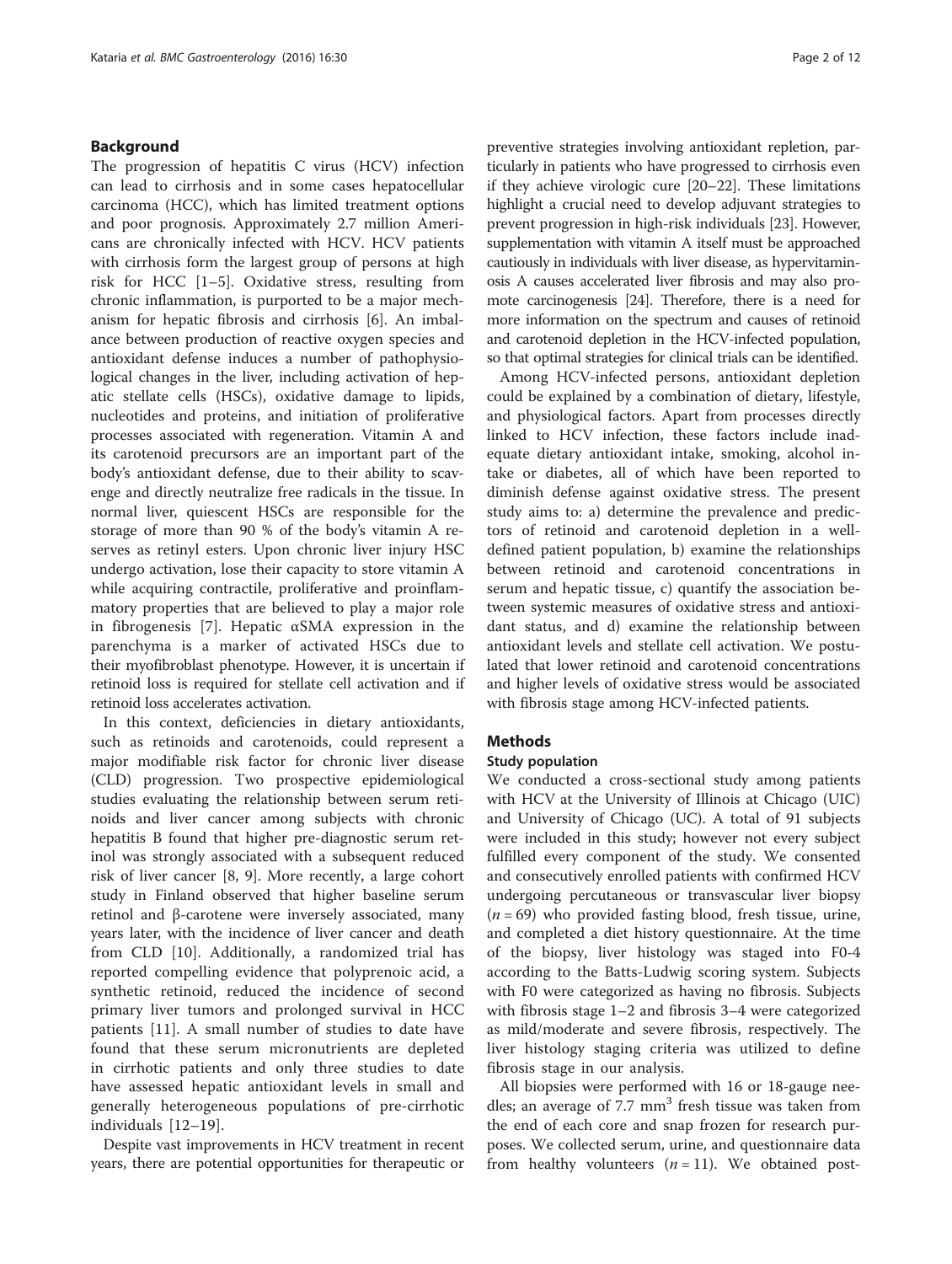mortem normal liver tissue from the Cooperative Human Tissue Network (CHTN) repository  $(n = 8)$ ; there was no corresponding serum, urine and questionnaire data for these individuals. The remaining controls included patients with no chronic liver disease  $(n = 3)$  who provided serum, tissue, urine, and questionnaire data. The UIC and UC Institutional Review Boards approved the study. An informed consent to participate in the study was obtained from participants.

#### Dietary assessment

The National Cancer Institute Diet History Questionnaire I (DHQ) was completed by all participants who provided serum. The DHQ was subsequently analyzed by the Diet\*Calc Analysis Program (Version 1.4.3. National Cancer Institute, Applied Research Program). This program generated nutrient estimates based on frequency and portion sizes over the past year. Approximate retinoid and carotenoid intake was calculated from the DHQ. Pre-formed vitamin A is primarily found in animal sources such as eggs, dairy produce, fish, and meat. Carotenoids, which are found primarily in plant foods, include α-carotene, β-carotene, β-cryptoxanthin, lutein, and zeaxanthin; of those only α-carotene, and β-carotene are pro-vitamin A carotenoids; i.e., vitamin A precursors. To account for both pre-formed and pro-vitamin A dietary sources, the recommended dietary allowance for vitamin A is expressed in retinol activity equivalents (RAE).

#### Serological measurements

Serum analyses were performed by the clinical pathology laboratories at UIC. The serum chemistry panel included liver function tests aspartate aminotransferase (AST), alanine aminotransferase (ALT), international normalized ratio (INR), albumin, total bilirubin, total protein, BUN, hemoglobin, creatinine, and platelet count. Fasting serum insulin, glucose, and high sensitivity C-reactive protein, a marker of systemic inflammation (hs-CRP) were measured in single batches on SYNCHRON® Systems from Beckman Coulter (Pasadena, California). Based on blinded duplicates from a quality control pool of serum, intra-batch coefficients of variation (CV) aliquots for fasting serum insulin, glucose, and hs-CRP were 2.4, 0.65, and 0.98 %, respectively. Insulin resistance was measured using the homeostatic model assessment of insulin resistance (HOMA-IR). Predictive markers of fibrosis, aminotransferase to platelet ratio index (APRI) and Fibrosis 4 (FIB4) were calculated using published formulas [\[25, 26\]](#page-10-0).

#### Serum retinoid/carotenoid assays

Singlicate measurements of retinoids and carotenoids in fasting serum samples were performed by using atmospheric pressure chemical ionization mass spectrometry as described previously, with the following changes [[27](#page-10-0)]. Ultrahigh pressure liquid chromatography-tandem mass spectrometry (UHPLC-MS/MS) was carried out using a Shimadzu (Kyoto, Japan) LCMS-8040 triple quadrupole mass spectrometer equipped with a Shimadzu Shim-pack XR-ODSIII column  $(2.0 \times 50$  mm, 1.6  $\mu$ m) at 35 °C. After holding at 5:95  $(v/v)$  methyl-tert-butyl ether/ methanol for 0.3 min, a 0.45-min linear gradient was used from 5 to 30 % methyl-tert-butyl ether at a flow rate of 0.6 mL/min. Carotenoids and retinoids were detected by MS/MS during the same analysis using polarity switching and the following selected reaction monitoring transitions: lycopene  $m/z$  536 to 467 (-),  $[^{13}C_{10}]$ -lycopene (internal standard)  $m/z$  546 to 477 (-), β-carotene  $m/z$  536 to 536 (-), lutein  $m/z$  551 to 135 (+), retinol and retinyl palmitate  $m/z$  269 to 93 (+).

Based on blinded replicates from a quality control pool of serum, mean intra- and inter- batch CVs for retinol in serum samples were 9.3 and 13.9 %, respectively. Average intra- and inter- batch CV for all serum retinoids and carotenoids were 13.9 and 9.7 %, respectively.

The Relative Dose Response (RDR) test has been proposed as a better alternative for determining vitamin A deficiency compared to serum retinol. A retinol increase of greater than 20 % following a challenge dose of retinyl palmitate is considered a positive test indicating deficient liver reserves. Serum delta RDR values were calculated according to the following formula:  $100 \times \frac{A_5 - A_0}{A_5}$ . A<sub>0</sub> is the serum retinol concentration at baseline, and  $A_5$  is the serum retinol concentration at 5 h post-retinol dose. Test participants provided serum for baseline retinol levels after an overnight fast, and then ingested 1000 RAE of retinyl palmitate dissolved in corn oil on a cracker. Serum retinol levels were measured again five hours later. Of the 24 subjects who completed the RDR, eleven had tissue available.

#### RBP4 measurement

Serum retinol binding protein 4 (RBP4) was measured in duplicate using an enzyme-linked immunosorbent assay (ELISA) (ALPCO Diagnostics, Salem, NH) according to the manufacturer's instructions. The kit utilized a polyclonal rabbit anti-RBP antibody.

#### Tissue retinoid/carotenoid assays

Hepatic tissue retinoid and carotenoid measurements were performed using UHPLC-MS/MS as described above, except that the tissue (0.5 to 5 mg) was homogenized in 200 μl water and extracted twice using 600 μl portions of ethanol/hexane (20:80; v/v) containing 0.1 % butylated hydroxytoluene. The same protocol was used for all of the hepatic tissue available. Based on adjacent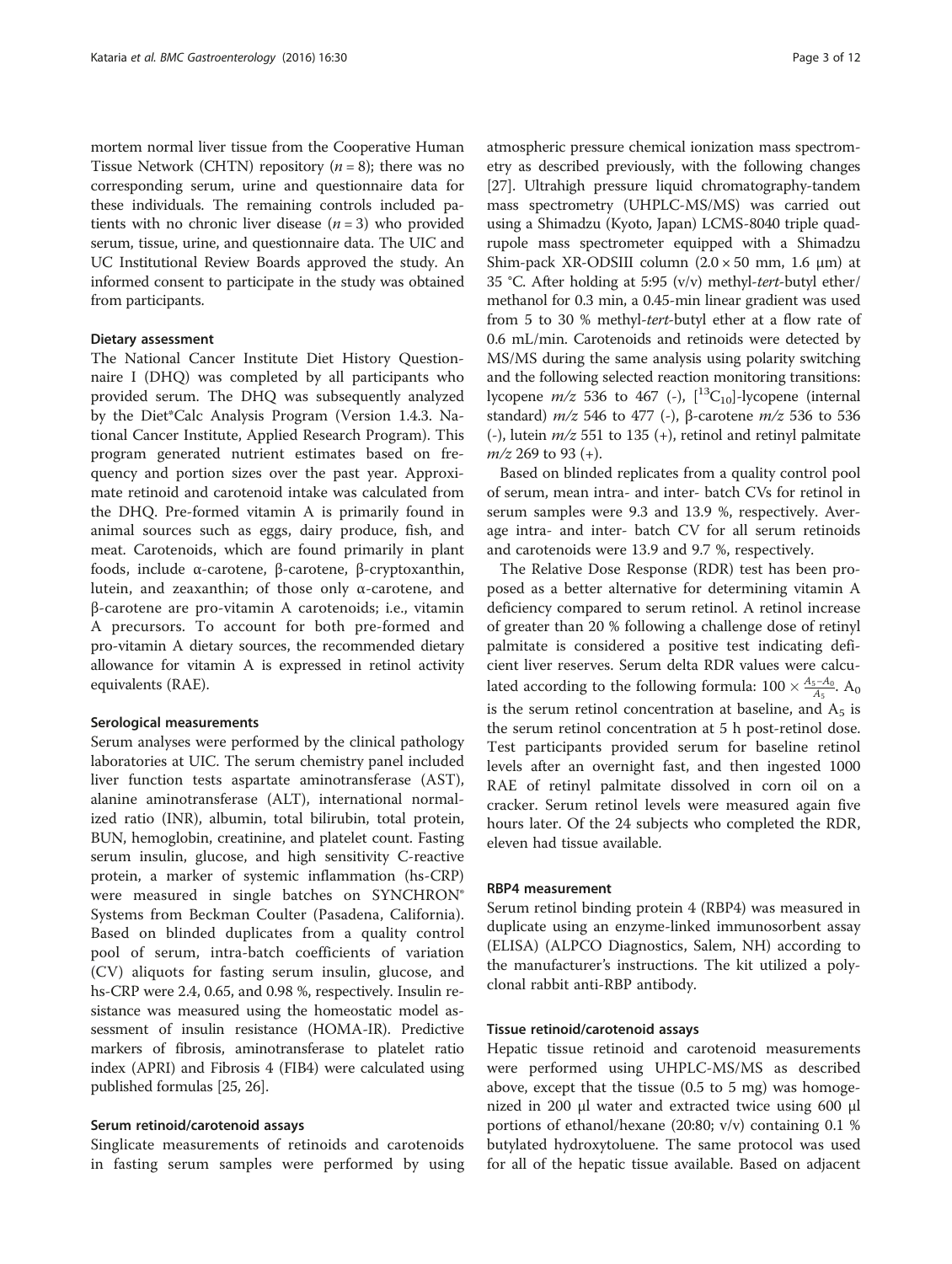samples from a random subject within each batch, mean intra-batch CV for hepatic tissue retinyl palmitate, β-carotene, and lycopene were 6.9, 10.0 and 4.1 %, respectively.

#### Urinary isoprostanes

Urine concentrations of 8-iso-PGF2α, a marker of lipid peroxidation were measured using a rapid UHPLC-MS/MS assay as described previously [\[28\]](#page--1-0). Based on anonymous replicates from a quality control pool of urine, mean intraand inter-batch CV for the urinary isoprostanes measurements were 6.4 and 7.8 %, respectively.

#### Immunohistochemistry

Tissue sections of 4 μm each were placed on charged slides, dehydrated, and then deparaffinized. Immunostaining was carried out using a BondRX (Lecia Biosystems, Buffalo Grove, IL) autostainer with a mouse monoclonal antibody for αSMA (DAKO, Clone 1A4) in a 1:2000 dilution for 15 min at room temperature to identify HSC. The sections were then incubated in rabbit antimouse IgG (Bond Polymer Refine Detection, Leica Biosystems) for 20 min. No antigen retrieval was used for this stain. Color reaction was developed using diaminobenzidine (DAB) as the chromagen, followed by counterstaining with hematoxylin. Positive and negative controls were included in each batch.

Slides were scanned at 20× on an Aperio ScanScope® CS whole-slide digital microscope (Leica Biosystems). A digital draw tool was used to identify hepatic parenchymal areas. Large vessels, inflammation, and artifacts (e.g., folds, debris, etc.) were excluded from analysis. αSMA quantitation was restricted to the hepatic parenchymal region to exclude αSMA positive cells (i.e., portal fibroblasts and bone marrow derived collagen-producing cells) in the portal region [\[29](#page--1-0)]. Definiens Tissue Studio® 3.6.1 (Definiens, Munich, Germany), a digital image analysis platform, was used to measure the percent positivity of αSMA stain area within the hepatic parenchyma.

#### Statistical analysis

Frequency distributions of dietary intake, urinary isoprostanes, retinoid, and carotenoid concentrations were examined for normality. Scatterplots and Spearman rank correlation coefficients were used to examine relationships among the variables of interest. A *P*-value of  $< 0.05$ was considered statistically significant, and all tests were two-sided. Analyses were performed using SAS Version 9.2 (SAS, Inc., Cary, NC).

#### Results

Table [1](#page-4-0) shows selected demographics and clinical characteristics of the study participants at both institutions by fibrosis stage. Participants in the control group were

more likely to be white, overweight, and non-smokers. There were no differences in ethnicity, BMI, smoking status, or diabetes among the disease groups. The no fibrosis group was more likely to be overweight or obese compared to the mild/moderate fibrosis group (94 % vs 59 %). A majority of the HCV-positive subjects had either genotype 1a (52 %) or 1b (38 %) as reported by medical records. The median AST, APRI, and FIB-4 levels in disease subjects were positively associated with the fibrosis stage (Additional file [1:](#page-10-0) Table S1). However, hs-CRP concentrations were inversely and significantly associated with fibrosis stage ( $P < 0.05$ ) (Additional file [1](#page-10-0): Table S1).

Dietary intake of individual retinoids and carotenoids did not differ between controls and HCV subjects. There was evidence of a downward trend for total vitamin A intake (expressed as retinol activity equivalents, RAE) with increasing fibrosis stage, however this trend was weak and not readily distinguishable from chance, as shown in Fig. [1](#page-4-0). Total vitamin A, or individual retinoid and carotenoid intake also did not differ by fibrosis stage or predictive markers of fibrosis (APRI and FIB-4). Mean total vitamin A intake was 1182 and 1295 mcg RAE for men and women, respectively; values well above the general population based on data from NHANES III (682 and 606 mcg RAE, for men and women, respectively). Total vitamin A or individual retinoid and carotenoid intake levels were not associated with BMI, smoking status, alcohol consumption, or insulin resistance.

Dietary β-carotene and lutein intake were positively and significantly correlated with their respective serum concentrations (β-carotene:  $r = 0.24$ ,  $P = 0.05$ ; lutein:  $r = 0.33$ ,  $P < 0.01$ ). However, total vitamin A intake did not correlate with serum retinol concentrations ( $r = 0.07$ ,  $P = 0.53$ ). Similarly, no relationships between intake and serum were observed for other dietary carotenoids. Tissue retinoid and carotenoid levels were not associated with dietary intake (data not shown). Figure [2](#page-5-0) shows that serum retinol and hepatic retinyl palmitate concentrations, the respective dominant forms of vitamin A in serum and liver, were not correlated ( $r < 0.01$ ,  $P = 0.99$ ). However, serum and tissue concentrations of β-carotene ( $r = 0.56$ ,  $P < 0.01$ ) and lycopene ( $r = 0.77$ ,  $P < 0.01$ ) were moderately correlated in this study population.

Serum retinol and RBP4 concentrations were significantly lower in HCV subjects compared to controls, although no HCV subjects met the standard serum criteria for vitamin A deficiency (<200 ng/mL). Figure [3](#page-6-0) shows a significant downward trend of serum retinol and RBP4 concentrations with increasing hepatic fibrosis. Similar relationships were also observed for serum β-carotene, lycopene, and lutein concentrations (Fig. [4\)](#page-7-0). No relationships were observed for serum retinoids and carotenoids with either APRI or FIB-4 scores (data not shown). However,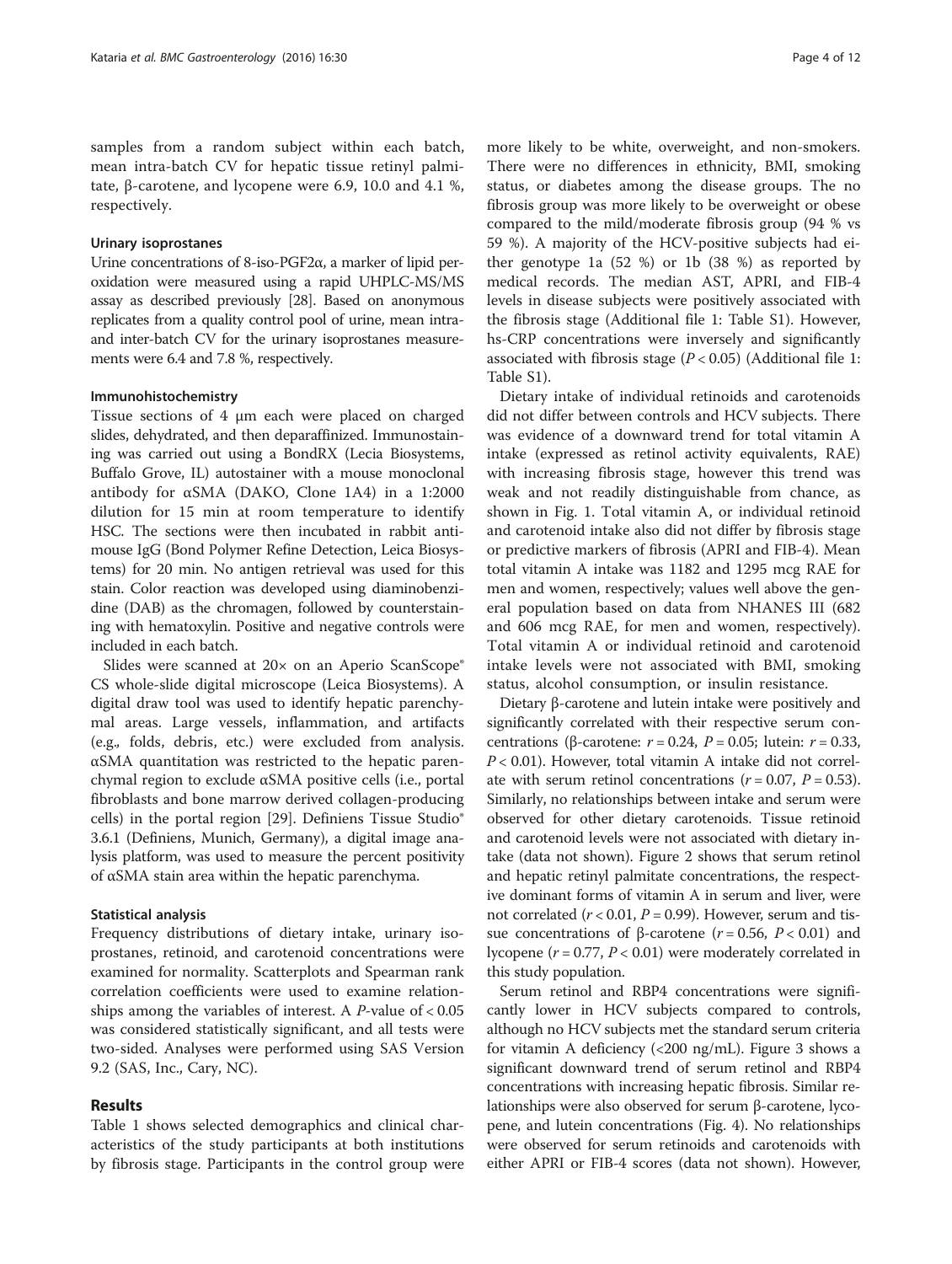| Characteristics     | Control<br>$n = 22$      | No fibrosis<br>$n=18$ | Mild/Moderate fibrosis<br>$n = 34$ | Severe fibrosis<br>$n=17$ | Total<br>$n = 91$ | $P$ -value* | $P$ -value** |
|---------------------|--------------------------|-----------------------|------------------------------------|---------------------------|-------------------|-------------|--------------|
|                     |                          |                       |                                    |                           |                   |             |              |
| Gender              |                          |                       |                                    |                           |                   |             |              |
| Male                | 12                       | $6\,$                 | 18                                 | 10                        | 46                | 0.42        | 0.27         |
| Female              | 10                       | 12                    | 16                                 | $\overline{7}$            | 45                |             |              |
| Ethnicity           |                          |                       |                                    |                           |                   |             |              |
| Asian               | 0                        | $\mathbb O$           | $\mathbf{1}$                       | $\mathbb O$               | $\mathbf{1}$      | < 0.01      | 0.68         |
| Black               | $\overline{2}$           | 12                    | 17                                 | 7                         | 38                |             |              |
| White               | 18                       | 6                     | 15                                 | 9                         | 48                |             |              |
| Unknown             | $\overline{2}$           | $\mathbb O$           | $\mathbf{1}$                       | $\mathbf{1}$              | $\overline{4}$    |             |              |
| BMI                 |                          |                       |                                    |                           |                   |             |              |
| $<25\,$             | $\circ$                  | $\mathbf{1}$          | 13                                 | $\overline{4}$            | 18                | 0.02        | 0.11         |
| $25 - 30$           | 5                        | 9                     | 12                                 | 7                         | 33                |             |              |
| > 30                | 9                        | 8                     | $\,8\,$                            | 6                         | 31                |             |              |
| Unknown             | 8                        | $\mathsf{O}\xspace$   | $\mathbf{1}$                       | $\mathbf{1}$              | 10                |             |              |
| Smoking Status      |                          |                       |                                    |                           |                   |             |              |
| Never               | 17                       | 7                     | $10$                               | $\overline{7}$            | 41                | 0.02        | 0.60         |
| Former              | $\overline{2}$           | $\overline{7}$        | 11                                 | $\overline{7}$            | 27                |             |              |
| Current             | $\overline{3}$           | $\overline{4}$        | 13                                 | 3                         | 23                |             |              |
| Diabetes            |                          |                       |                                    |                           |                   |             |              |
| Yes                 | $\mathbf{3}$             | $\overline{2}$        | $\mathsf{3}$                       | $\overline{4}$            | 12                | 0.56        | 0.33         |
| No                  | 19                       | 16                    | 31                                 | 13                        | 79                |             |              |
| <b>HCV Genotype</b> |                          |                       |                                    |                           |                   |             |              |
| $\mathbf{1}$        | $\overline{\phantom{0}}$ | 11                    | 29                                 | 13                        | 53                | 0.15        | 0.15         |
| $\overline{2}$      |                          | $\mathbf{1}$          | $\mathsf{O}\xspace$                | $\mathbf 0$               | $\mathbf{1}$      |             |              |
| 3                   |                          | $\mathbf 0$           | $\mathsf{O}\xspace$                | $\mathbf{1}$              | $\mathbf{1}$      |             |              |
| Unknown             |                          | 6                     | 5                                  | 3                         | 14                |             |              |

<span id="page-4-0"></span>Table 1 Selected characteristics of the study population by fibrosis stage

\*P-values are Fisher exact (2-tailed) for comparison of proportions and Kruskal-Wallis test for comparison of medians amongst all groups \*\*P-values are Fisher exact (2-tailed) for comparison of proportions and Kruskal-Wallis test for comparison of medians amongst diseased groups

Bold face represents statistically significant values



RBP4 levels were inversely and significantly correlated with AST and ALT levels  $(r = -0.34, P < 0.01; r = -0.28,$  $P = 0.015$ , respectively). Individual retinoid and carotenoid concentrations did not vary according to sex, BMI, smoking status, alcohol consumption, or insulin resistance. Of the 24 HCV participants who completed the RDR test, two of them had RDR values >20 %, suggestive of a vitamin A deficiency. There was no apparent relationship between delta RDR retinol concentrations and retinyl palmitate concentrations in hepatic tissue (Spearman  $r = -0.03$ ,  $P = 0.92$ ) or fibrosis stage (data not shown).

Hepatic retinyl palmitate levels were lower in control tissue samples, which were mostly obtained post-mortem, compared to diseased subjects (Wilcoxon  $P = 0.04$ ). In contrast, hepatic lycopene and β-carotene concentrations were higher in controls compared to diseased subjects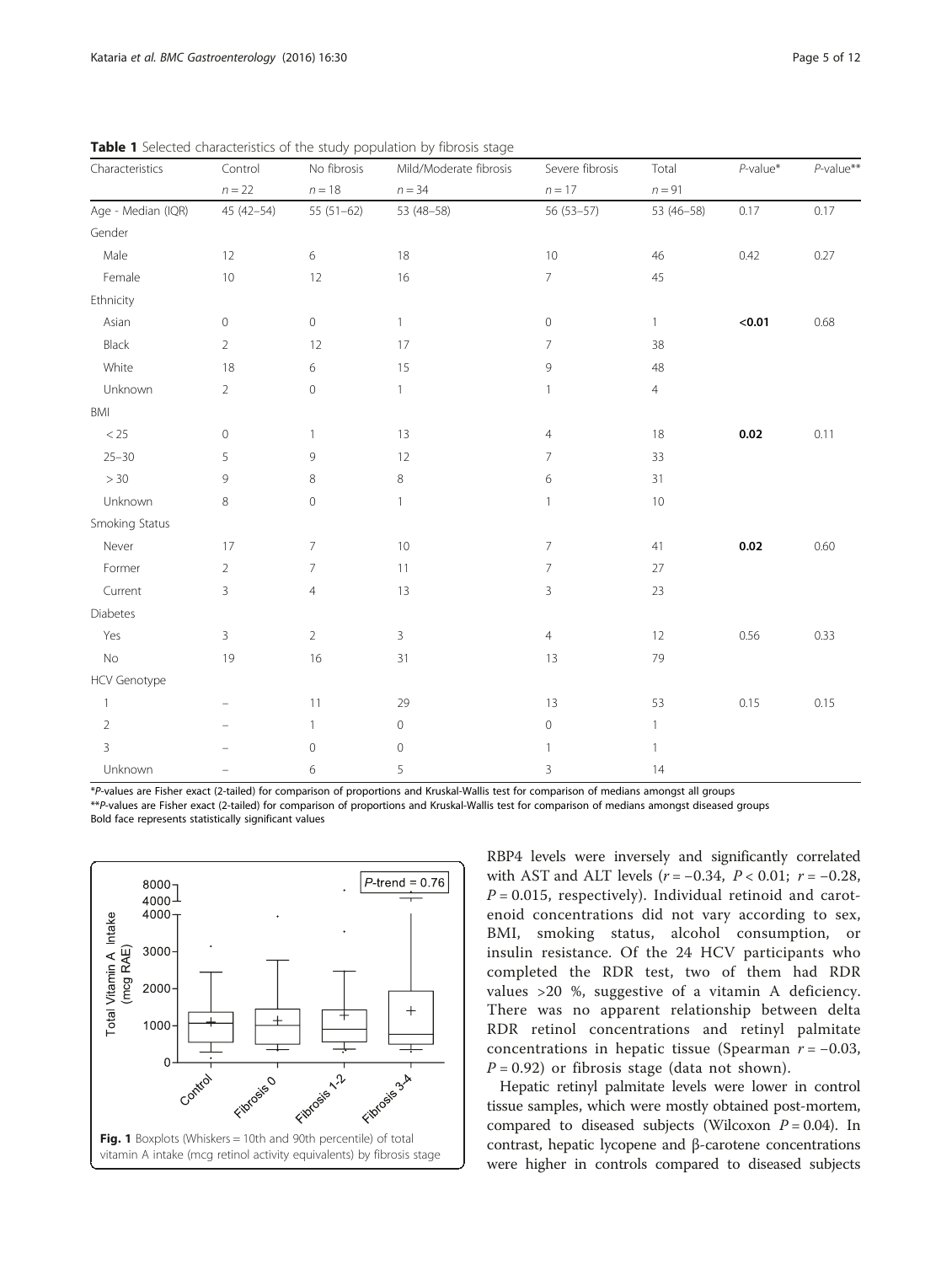<span id="page-5-0"></span>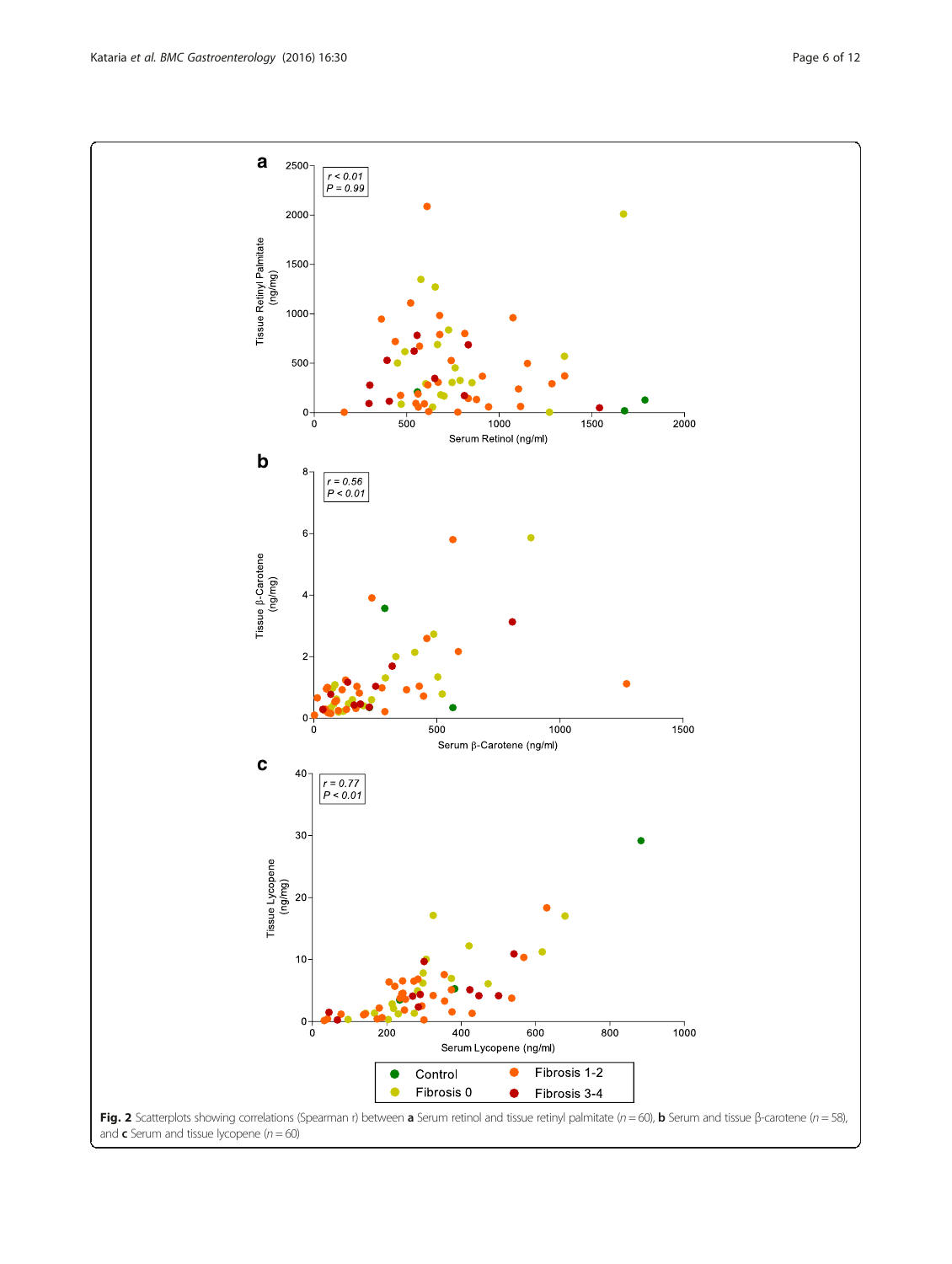<span id="page-6-0"></span>

(Wilcoxon  $P = 0.07$ ,  $P = 0.34$ , respectively). There was a weak inverse relationship between hepatic retinyl palmitate concentration and fibrosis stage among all subjects (P = 0.36) (Fig. [5](#page-7-0)). Furthermore, hepatic β-carotene and lycopene concentrations showed a weak downward trend with increasing fibrosis stage. Hepatic retinyl palmitate was positively and significantly correlated with APRI, FIB-4, ALT, and AST  $(r = 0.27, P = 0.03; r = 0.29 P = 0.02; r = 0.30,$  $P = 0.015$ ; and  $r = 0.24$ ,  $P = 0.05$ , respectively). These relationships were not observed for tissue carotenoids.

Parenchymal αSMA expression in hepatic tissue appeared to increase only among subjects with fibrosis 3–4 (Additional file [2](#page-10-0): Figure S1) (Wilcoxon  $P = 0.12$ ). αSMA expression was not associated with serum retinol concentrations ( $r = -0.03$ ,  $P = 0.79$ ). However, αSMA expression was inversely and significantly correlated with tissue retinyl palmitate concentrations ( $r = -0.31$ ,  $P = 0.013$ ) (Fig. [6](#page-8-0)). This relationship was not observed for any other tissue carotenoids (data not shown). In particular, hepatic lycopene levels were not correlated with αSMA expression  $(r = -0.03, P = 0.81)$ .

Urinary isoprostane levels were positively and significantly associated with fibrosis stage (Additional file [3](#page-10-0): Figure S2). Serum retinol, β-carotene, and RBP4 concentrations were all inversely and significantly associated with urinary isoprostane concentrations. Tissue retinoid concentrations were not correlated with urinary isoprostane levels (Table [2](#page-8-0)). However, both serum and hepatic lycopene were suggestively correlated ( $r = -0.18$ ,  $P = 0.12$ ;  $r = -0.22$ ,  $P = 0.09$ , respectively).

# Discussion

Our results confirm that depletion of vitamin A, lycopene, and β-carotene is widespread among patients with chronic HCV infection. This phenomenon seems to occur early in the disease process, even before fibrosis is apparent, and cannot be explained, based on our results, by diet, obesity, alcohol intake, smoking, or insulin resistance. Inverse associations with fibrosis progression were more apparent for serum as opposed to hepatic levels of retinoids and carotenoids, and were especially clear for serum retinol and RBP4. While we found relatively strong correlations between serum and liver tissue for lycopene and β-carotene, hepatic retinyl palmitate was poorly correlated with serum retinol, suggesting differential factors modulating these levels [[17, 18](#page-10-0)]. It is also possible that declines in serum retinoids appear earlier in the disease process than declines in hepatic stores. We further observed that depletion of serum antioxidants is linked to increasing levels of urinary isoprostanes, which are reflective of systemic oxidative stress due to lipid peroxidation. An important finding was that hepatic retinyl palmitate levels were significantly and inversely associated with stellate cell activation, as measured by αSMA expression in liver biopsy specimens. Taken together, results from this crosssectional analysis support the hypotheses that depletion of retinoid and carotenoid antioxidants occurs early in the disease process and that this depletion parallels an increase in oxidative stress and evidence of hepatic stellate cell activation.

In the present study, the reduced serum retinol levels associated with CLD progression were well above the widely accepted WHO cut-off point of 200 ng/mL for vitamin A deficiency. Moreover, only two of the HCV participants had a positive RDR test, indicating inadequate liver vitamin A reserve. Serum retinol and β-carotene levels in our HCV participants were also generally comparable to the NHANES III participants, a nationally representative sample of the US population [\[30](#page--1-0)]. Reduced dietary intake of retinoids and carotenoids do not appear to be responsible for the observed associations with fibrosis stage, which could be the result of diminished storage capacity, increased metabolism or defective mobilization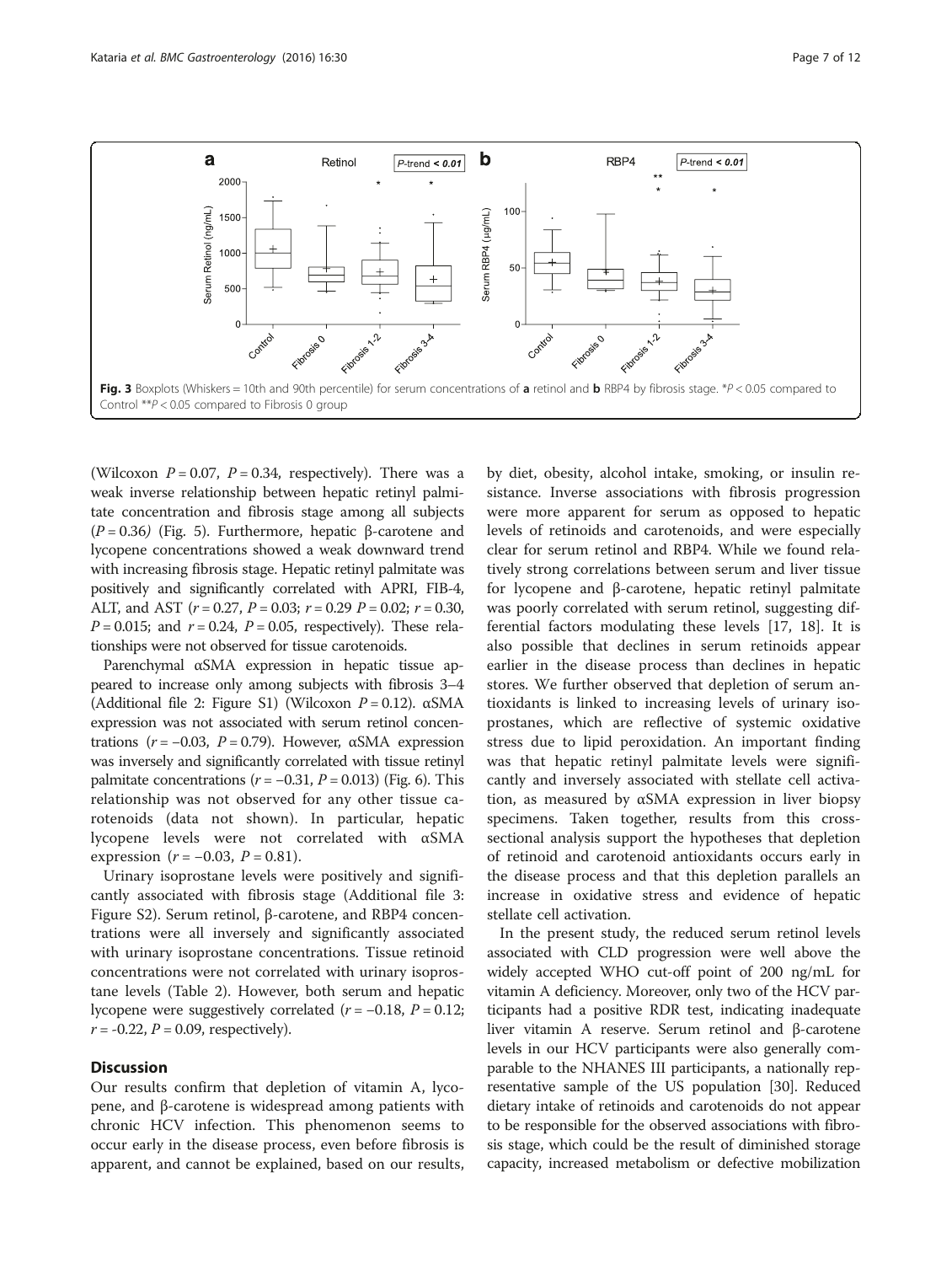<span id="page-7-0"></span>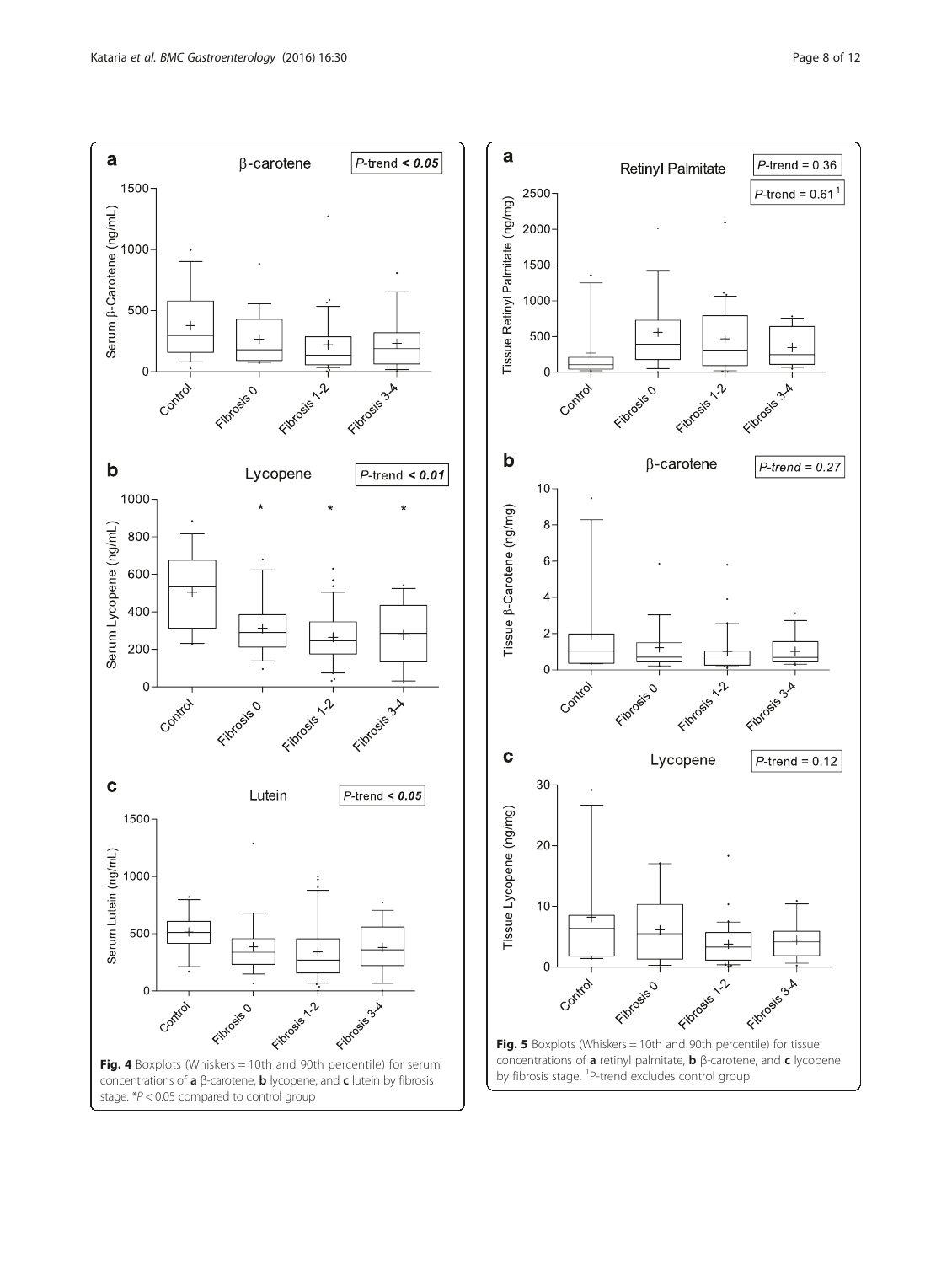<span id="page-8-0"></span>

of retinol due to impaired RBP4 synthesis [[15](#page-10-0), [31](#page--1-0), [32](#page--1-0)]. In any event, a cross-sectional study such as this is unable to determine if antioxidant depletion is a causal factor in fibrosis progression, or simply an epiphenomenon that accompanies progression.

The current study supports prior evidence that serum RBP4 concentrations are inversely related to disease severity in HCV patients [\[33, 34](#page--1-0)]. We observed a high correlation between serum RBP4 and retinol  $(r = 0.78, P < 0.001)$ . Serum RBP4 measured by an enzyme immunoassay might be a feasible and cost-effective alternative for assessing vitamin A status. No association was detected between RBP4 levels and albumin, suggesting that generally decreased hepatic protein synthesis did not contribute to the reduction in RBP4. However, impaired mobilization of hepatic stores could explain the decrease of RBP4 seen in CLD. Increased serum RBP4 has been reported to

Table 2 Spearman correlations between urinary isoprostanes, serum and tissue retinoids/carotenoids

|                                                   | Urinary isoprostanes<br>(ng/mg creatinine) |            |  |  |  |  |
|---------------------------------------------------|--------------------------------------------|------------|--|--|--|--|
| Serum Retinoids/Carotenoids (ng/mL) $(n = 77)$    | r                                          | $P$ -value |  |  |  |  |
| Retinol                                           | $-0.23$                                    | 0.05       |  |  |  |  |
| Lycopene                                          | $-0.18$                                    | 0.12       |  |  |  |  |
| <b>B-Carotene</b>                                 | $-0.22$                                    | 0.05       |  |  |  |  |
| Lutein                                            | $-0.12$                                    | 0.31       |  |  |  |  |
| RBP4 (ug/L)                                       | $-0.25$                                    | 0.03       |  |  |  |  |
| Tissue Retinoids/Carotenoids (ng/mg) ( $n = 60$ ) |                                            |            |  |  |  |  |
| Retinol                                           | $-0.05$                                    | 0.72       |  |  |  |  |
| Lycopene                                          | $-0.22$                                    | 0.09       |  |  |  |  |
| β-Carotene                                        | $-0.08$                                    | 0.53       |  |  |  |  |
| Retinyl Palmitate                                 | $-0.03$                                    | 0.79       |  |  |  |  |

Bold face represents statistically significant values

contribute to insulin resistance associated with type 2 diabetes and obesity, which are possible risk factors for CLD progression [\[35\]](#page--1-0). We observed no correlation between RBP4 concentrations and BMI, glucose, or insulin levels. The possible effects of reduced RBP4 levels on insulin resistance among CLD patients might warrant further study.

A small number of studies have evaluated serum and tissue concentrations of dietary antioxidants in patients with CLD; although these have focused on more severe, later stage disease. The lack of correlation between serum retinol and tissue retinyl palmitate could be explained by impaired release of retinol from damaged hepatocytes or by the presence of homeostatic mechanisms that maintain hepatic retinol until vitamin A stores are severely depleted. We did not observe a definite decline in hepatic retinyl palmitate concentrations with increasing disease severity in earlier stages of CLD. Yadav et al. reported lower levels of retinyl esters in 20 HCV patients compared to controls [[17\]](#page-10-0). In our study, however, the lower concentration in controls could have been caused by the degradation of retinyl palmitate into retinol in the cadaver tissue by endogenous esterase. Indeed, we observed higher levels of hepatic retinol in the control subjects (data not shown). It has been reported that patatin-like phospholipase domain-containing protein 3 (PNPLA3) regulates retinyl ester release. Specifically, carriers of the I148M mutation in PNPLA3 have intracellular hepatic retention of retinyl palmitate [\[36](#page--1-0)]. Subsequently, Mondul et al. found in NAFLD patients that carriers of the PNPLA3 I148M mutation have lower circulating levels of retinyl palmitate and RBP4 but not β-carotene concentrations [[37](#page--1-0)]. PNPLA3 is also a strong determinant for HCC [\[38\]](#page--1-0). Taken together, it is possible that the intracellular retention of vitamin A is contributing to fibrosis progression and HCC. The observed reduction in serum Vitamin A levels may reflect a pseudo-deficiency. Future studies investigating the PNPLA3 genotype in this population may provide further insight. The reason for the positive relationship between hepatic retinyl palmitate and liver enzymes is unclear, but this relationship would also be consistent with mechanisms that favor retention of vitamin A in the presence of early but ongoing liver damage.

Lycopene cannot be converted to vitamin A and thus it presents an attractive potential alternative for antioxidant supplementation in CLD. Adverse effects have not been reported with consuming lycopene supplements or high amounts of lycopene-rich foods [[39](#page--1-0), [40\]](#page--1-0). We observed an inverse relationship of serum lycopene levels with fibrosis stage. Moreover, unlike vitamin A, there was also a strong correlation between serum and hepatic lycopene levels, thus indicating that dietary supplementation could result in higher hepatic lycopene concentrations. Yuan, et al. demonstrated an inverse association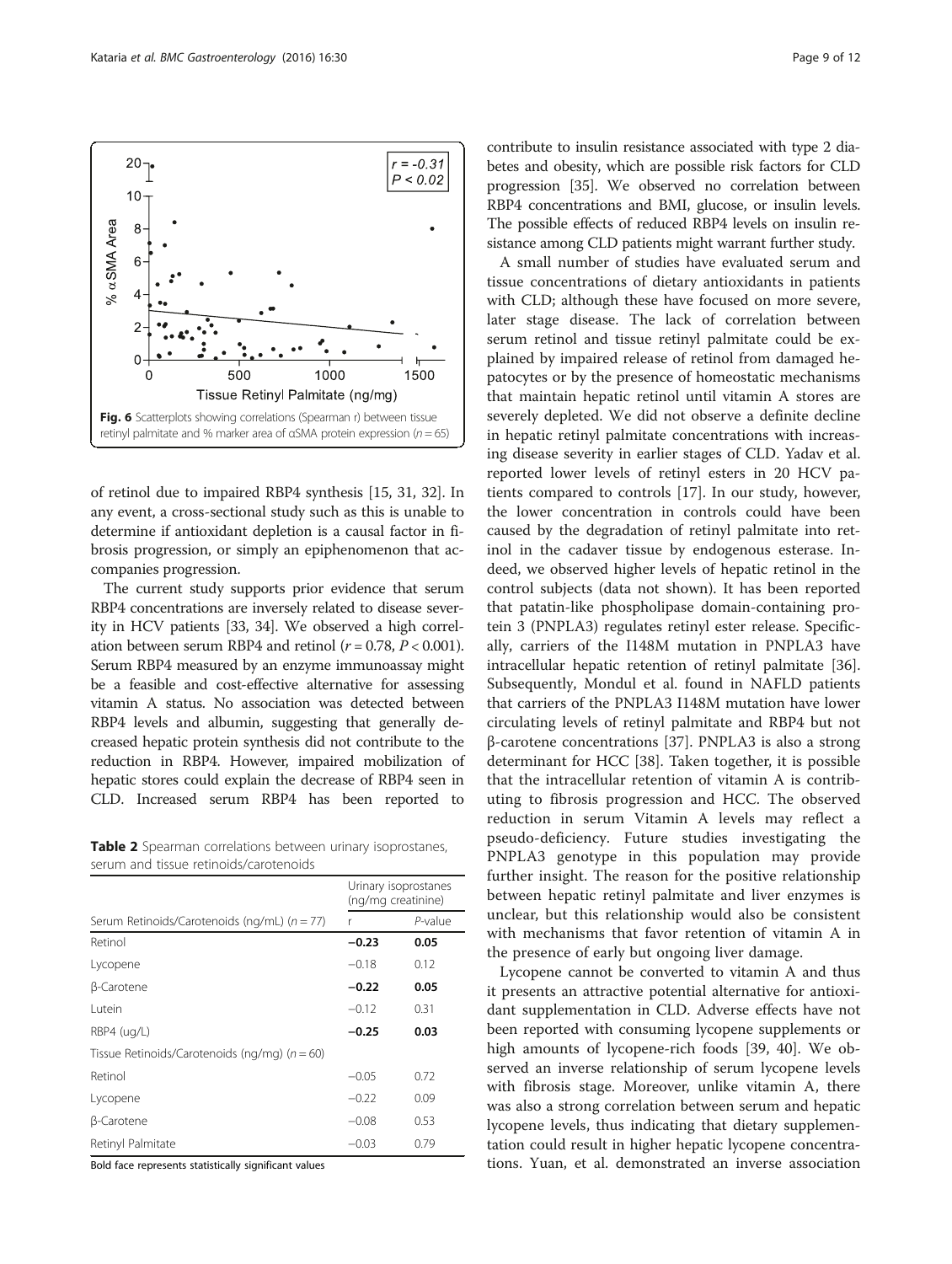between lycopene concentration in baseline serum and risk of developing HCC in China. Lycopene is a potent carotenoid antioxidant that is also thought to affect processes related to mutagenesis, carcinogenesis, cell differentiation, and proliferation [\[41, 42](#page--1-0)]. Epidemiological data suggest that lycopene may act as a chemopreventive agent for many cancer types such as prostate, breast, and lung [\[43\]](#page--1-0). In vitro studies have observed that lycopene can inhibit mouse and human hepatocytes by inducing cell cycle arrest [\[44, 45\]](#page--1-0). However, dietary lycopene did not prevent liver cancer in an in vivo model of spontaneous hepatocarcinogenesis [\[46\]](#page--1-0). These discrepant results warrant further investigation.

Serum hs-CRP is synthesized by hepatocytes in response to inflammation and is regulated by pro-inflammatory cytokines such as IL-6. In a recent cohort analysis in China, higher serum CRP levels at baseline were associated with liver cancer incidence and death from CLD [[47](#page--1-0)]. As such, we hypothesized that higher levels of hs-CRP would occur with increasing fibrosis stage. However, in this study, hs-CRP concentrations decreased with increasing fibrosis stage. While these findings are counterintuitive, a few smaller studies have suggested similar results [[48](#page--1-0)–[50\]](#page--1-0). Nasciemento, et al. observed lower hs-CRP to IL-6 ratio compared to controls, suggesting that IL-6 stimulation of CRP production in the liver might be mitigated by HCV [[48](#page--1-0)]. It appears that CRP production is affected early during the natural history of HCV infection, thus negating its utility as a biomarker of inflammation in this population.

 $F_2$ -isoprostanes are a sensitive and validated urinary marker of systemic oxidative stress due to lipid peroxidation. In our study, smokers had higher isoprostane levels compared to non-smokers. Our data indicate a positive association between urinary isoprostane concentrations and fibrosis stage. To our knowledge, this extends beyond previous data that have shown patients with CLD and cirrhosis have increased isoprostane levels compared to controls [\[16\]](#page-10-0). As hypothesized, we observed a significant inverse association of  $F_2$ -isoprostanes with serum retinol, β-carotene, and RBP4 levels. However, tissue retinoid and carotenoid levels were not associated with urinary isoprostane levels with the possible exception of lycopene. Urinary isoprostanes are a measure of total body lipid peroxidation, and therefore do not reliably reflect oxidative stress in the target organ.

As we expected, subjects with moderate to severe fibrosis had higher levels of αSMA expression in hepatic tissue compared to subjects with mild fibrosis or none at all. Thus, it appears that HSC activation might not be apparent, at least by immunohistochemical technique, until substantial fibrosis is present. Our data indicate that vitamin A depletion could occur prior to development of significant fibrosis and evidence of HSC activation. The hepatic vitamin A depletion might be attributable to either loss of storage capacity or increased consumption via autophagy. Increased metabolism of vitamin A droplets through autophagic mechanism generates substrates needed for energy intensive pathways to meet the metabolic demands of proliferation, fibrogenesis, and contractility [\[51](#page--1-0)].

This is the first comprehensive analysis to examine the interrelationships among dietary, serum, and hepatic levels of retinoids and carotenoids with early progression of disease in HCV patients. The present study, to our knowledge, is the largest to date to quantitate hepatic retinoids and carotenoids. In addition, the study benefitted from quantitative image analysis that provided objective and reproducible measures of αSMA expression in liver biopsy specimens. However, certain limitations are acknowledged including, a limited sample size for specific subgroups and a cross sectional design that cannot be used to infer causal direction. Unfortunately, we were unable to administer the RDR to more patients due to the additional blood sample required five hours after the initial retinyl ester dose. Additionally, the postmortem tissue samples of normal liver were not ideal as they could have undergone artifactual changes in retinoid and carotenoid concentrations.

Findings from this study could be applicable to the emerging epidemic of obesity-related non-alcoholic fatty liver disease (NAFLD) and non-alcoholic steatohepatitis (NASH) [[52](#page--1-0)]. Oxidative stress is believed to play a key role in these disease processes, similar to HCV-related liver disease. Currently, there are no specific therapies for NAFLD beyond dietary modifications and exercise. Lower levels of retinoids have been implicated in NAFLD. Transgenic mice with impaired retinoid signaling develop steatohepatits and eventually HCC [\[23](#page-10-0)]. It has also been found that NAFLD patients have higher levels of oxidative stress and lower vitamin A intake, independent of metabolic syndrome status, suggesting that adequate vitamin A intake is important in protecting against oxidative stress in NAFLD patients [[53](#page--1-0)].

#### Conclusions

In conclusion, a decrease in serum retinol, β-carotene, and RBP4 is associated with early stage HCV. Retinoid and carotenoid levels decline as disease progresses, and our data suggest that this decline occurs early in the disease process, even before fibrosis is apparent. Measures of oxidative stress are associated with fibrosis stage and concurrent antioxidant depletion. Vitamin A loss is accompanied by stellate cell activation in hepatic tissue. Our data highlight the potential importance of dietary retinoids and carotenoids as determinants of progression in early chronic liver disease and support the need for mechanistic studies leading to well-designed intervention studies.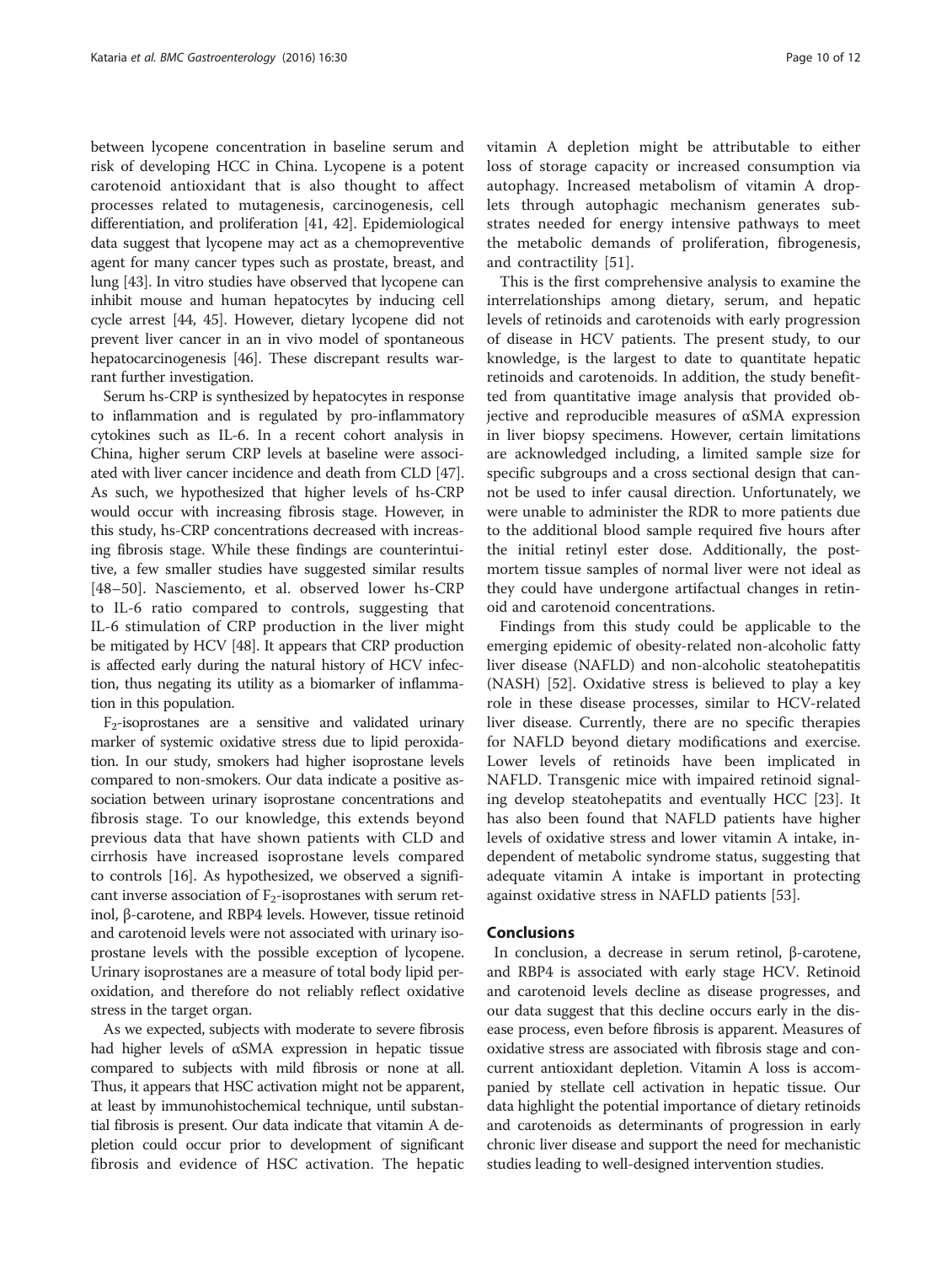# <span id="page-10-0"></span>Additional files

[Additional file 1: Table S1.](dx.doi.org/10.1186/s12876-016-0432-5) Clinical assay results for the study population by fibrosis stage - median (interquartile range). (DOCX 38 kb)

[Additional file 2: Figure S1.](dx.doi.org/10.1186/s12876-016-0432-5) Boxplots (10th and 90th Percentile) of

percent protein expression of αSMA area by fibrosis severity. (EPS 108 kb)

[Additional file 3: Figure S2.](dx.doi.org/10.1186/s12876-016-0432-5) Boxplots (10th and 90th Percentile) of urinary isoprostanes by fibrosis stage. (EPS 102 kb)

#### Abbreviations

ALT: alanine aminotransferase; APRI: aminotransferase to platelet ratio index; AST: aspartate aminotransferase; CLD: chronic liver disease; FFPE: fresh frozen paraffin embedded; FIB-4: fibrosis-4; HCC: hepatocellular carcinoma; HCV: hepatitis C; hs-CRP: high sensitivity C-reactive protein; HSCs: hepatic stellate cells; NAFLD: non-alcoholic fatty liver disease; NASH: non-alcoholic steatohepatitis; RAE: retinol activity equivalents; RBP4: retinol binding protein 4; UHPLC-MS/MS: ultrahigh pressure liquid chromatography-tandem mass spectrometry; αSMA: α-smooth muscle actin.

#### Competing interests

The authors declare that they have no competing interests.

#### Authors' contributions

YK conducted the data analysis and wrote the manuscript. RD contributed with acquisition, analysis, and interpretation of data. Additionally, he critically revised the manuscript for intellectual content. EE participated in design, coordination, and acquisition of data as the sole study coordinator. MJ acquired all of the clinical serum data. MP conducted the digital image analysis. LD completed the serum and tissue retinoid concentrations. JG carried out the RBP4 ELISA assay. SC participated in the design, coordination, and recruitment of the study at UIC as the study hepatologist. SC also made substantial contributions in the interpretation of the data. DJ participated in the design, coordination, and recruitment of the study at UC as the study hepatologist. RB contributed to serum tissue retinoid and carotenoid measurements and assisted in drafting the manuscript. PG conceived the study, participated in its design and coordination and aided in preparation of the manuscript. All authors read and approved the final manuscript.

#### Acknowledgements

The authors would like to acknowledge Peter Nguyen, Shunyan Mo, Smruti Mohanty, Audrey Silver, Cynthisa Bogue, Monique Williams, Soyoun Ahn, Scot Aita, Jamie Berkes, Natasha Walzer and other clinical staff at both participating institutions. This has been supported by R21CA131787 from the National Cancer Institute of the National Institutes of Health.

#### Author details

<sup>1</sup>Department of Laboratory Medicine, Boston Children's Hospital, Boston, MA, USA. <sup>2</sup> Department of Pathology, University of Illinois at Chicago, Chicago, IL, USA. <sup>3</sup>Department of Hepatology, Loyola University, Chicago, IL, USA. <sup>4</sup>Center for Liver Diseases, University of Chicago, Chicago, IL, USA. <sup>5</sup>Department of Medicinal Chemistry & Pharmacognosy, University of Illinois at Chicago, Chicago, IL, USA.

#### Received: 8 October 2015 Accepted: 12 February 2016 Published online: 29 February 2016

#### References

- 1. Centers for Disease Control and Prevention (CDC). Vital signs: evaluation of hepatitis C virus infection testing and reporting - eight U.S. sites, 2005–2011. MMWR Morb Mortal Wkly Rep. 2013;62(18):357–61.
- 2. Cardin R, Saccoccio G, Masutti F, Bellentani S, Farinati F, Tiribelli C. DNA oxidative damage in leukocytes correlates with the severity of HCVrelated liver disease: validation in an open population study. J Hepatol. 2001;34(4):587–92.
- Cardin R, D'errico A, Fiorentino M, Cecchetto A, Naccarato R, Farinati F. Hepatocyte proliferation and apoptosis in relation to oxidative damage in alcohol-related liver disease. Alcohol Alcohol. 2002;37(1):43–8.
- 4. Levent G, Ali A, Ahmet A, Polat EC, Aytac C, Ayse E, et al. Oxidative stress and antioxidant defense in patients with chronic hepatitis C

patients before and after pegylated interferon alfa-2b plus ribavirin therapy. J Transl Med. 2006;4:25.

- 5. Fujita N, Horiike S, Sugimoto R, Tanaka H, Iwasa M, Kobayashi Y, et al. Hepatic oxidative DNA damage correlates with iron overload in chronic hepatitis C patients. Free Radic Biol Med. 2007;42(3):353–62.
- 6. Ha HL, Shin HJ, Feitelson MA, Yu DY. Oxidative stress and antioxidants in hepatic pathogenesis. World J Gastroenterol. 2010;16(48):6035–43.
- 7. Friedman SL. Hepatic stellate cells: protean, multifunctional, and enigmatic cells of the liver. Physiol Rev. 2008;88(1):125–72.
- 8. Yuan JM, Gao YT, Ong CN, Ross RK, Yu MC. Prediagnostic level of serum retinol in relation to reduced risk of hepatocellular carcinoma. J Natl Cancer Inst. 2006;98(7):482–90.
- 9. Yu MW, Hsieh HH, Pan WH, Yang CS, CHen CJ. Vegetable consumption, serum retinol level, and risk of hepatocellular carcinoma. Cancer Res. 1995;55(6):1301–5.
- 10. Lai GY, Weinstein SJ, Albanes D, Taylor PR, Virtamo J, McGlynn KA, et al. Association of serum [alpha]-tocopherol, [beta]-carotene, and retinol with liver cancer incidence and chronic liver disease mortality. Br J Cancer. 2014; 111(11):2163–71.
- 11. Muto Y, Moriwaki H, Saito A. Prevention of second primary tumors by an acyclic retinoid in patients with hepatocellular carcinoma. N Engl J Med. 1999;340(13):1046–7.
- 12. Jinno K, Okada Y, Tanimizu M, Hyodo I, Kurimoto H, Sunahara S, et al. Decreased serum levels of Beta-carotene in patients with hepatocellularcarcinoma. Int Hepatol Commun. 1994;2(1):43–6.
- 13. Clemente C, Elba S, Buongiorno G, Berloco P, Guerra V, Di Leo A. Serum retinol and risk of hepatocellular carcinoma in patients with child-Pugh class A cirrhosis. Cancer Lett. 2002;178(2):123–9.
- 14. Peres WAF, Chaves GV, Goncalves JCS, Ramalho A, Coelho HSM. Vitamin A deficiency in patients with hepatitis C virus-related chronic liver disease. Br J Nutr. 2011;106(11):1724–31.
- 15. Newsome PN, Beldon I, Moussa Y, Delahooke TE, Poulopoulos G, Hayes PC, et al. Low serum retinol levels are associated with hepatocellular carcinoma in patients with chronic liver disease. Aliment Pharmacol Ther. 2000;14(10):1295–301.
- 16. Jain SK, Pemberton PW, Smith A, McMahon RFT, Burrows PC, Aboutwerat A, et al. Oxidative stress in chronic hepatitis C: not just a feature of late stage disease. J Hepatol. 2002;36(6):805–11.
- 17. Yadav D, Hertan HI, Schweitzer P, Norkus EP, Pitchumoni CS. Serum and liver micronutrient antioxidants and serum oxidative stress in patients with chronic hepatitis C. Am J Gastroenterol. 2002;97(10):2634–9.
- 18. Ukleja A, Scolapio JS, McConnell JP, Spivey JR, Dickson RC, Nguyen JH, et al. Nutritional assessment of serum and hepatic vitamin A levels in patients with cirrhosis. Gastroenterology. 2001;120(5):A266-A.
- 19. Rocchi E, Casalgrandi G, Ronzoni A, Rosa MC, Cioni G, Marazzi A, et al. Antioxidant liposoluble vitamins and carotenoids in chronic hepatitis. Eur J Intern Med. 2001;12(2):116–21.
- 20. Pearlman BL. Protease inhibitors for the treatment of chronic hepatitis C genotype-1 infection: the new standard of care. Lancet Infect Dis. 2012;12(9):717–28.
- 21. Scheel TKH, Rice CM. Understanding the hepatitis C virus life cycle paves the way for highly effective therapies. Nat Med. 2013;19(7):837–49.
- 22. Bruno S, Stroffolini T, Colombo M, Bollani S, Benvegnu L, Mazzella G, et al. Sustained virological response to interferon-alpha is associated with improved outcome in HCV-related cirrhosis: a retrospective study. Hepatology. 2007;45(3):579–87.
- 23. Yanagitani A, Yamada S, Yasui S, Shimomura T, Murai R, Murawaki Y, et al. Retinoic acid receptor alpha dominant negative form causes steatohepatitis and liver tumors in transgenic mice. Hepatology. 2004;40(2):366–75.
- 24. Nollevaux MC, Guiot Y, Horsmans Y, Leclercq I, Rahier J, Geubel AP, et al. Hypervitaminosis A-induced liver fibrosis: stellate cell activation and daily dose consumption. Liver Int. 2006;26(2):182–6.
- 25. Lok AS, Everhart JE, Wright EC, Di Bisceglie AM, Kim HY, Sterling RK, et al. Maintenance peginterferon therapy and other factors associated with hepatocellular carcinoma in patients with advanced hepatitis C. Gastroenterology. 2011;140(3):840–U230.
- 26. Sterling RK, Lissen E, Clumeck N, Sola R, Correa MC, Montaner J, et al. Development of a simple noninvasive index to predict significant fibrosis in patients with HIV/HCV coinfection. Hepatology. 2006;43(6):1317–25.
- 27. Zhu D, Wang Y, Pang Y, Liu A, Guo J, Bouwman CA, et al. Quantitative analyses of beta-carotene and retinol in serum and feces in support of